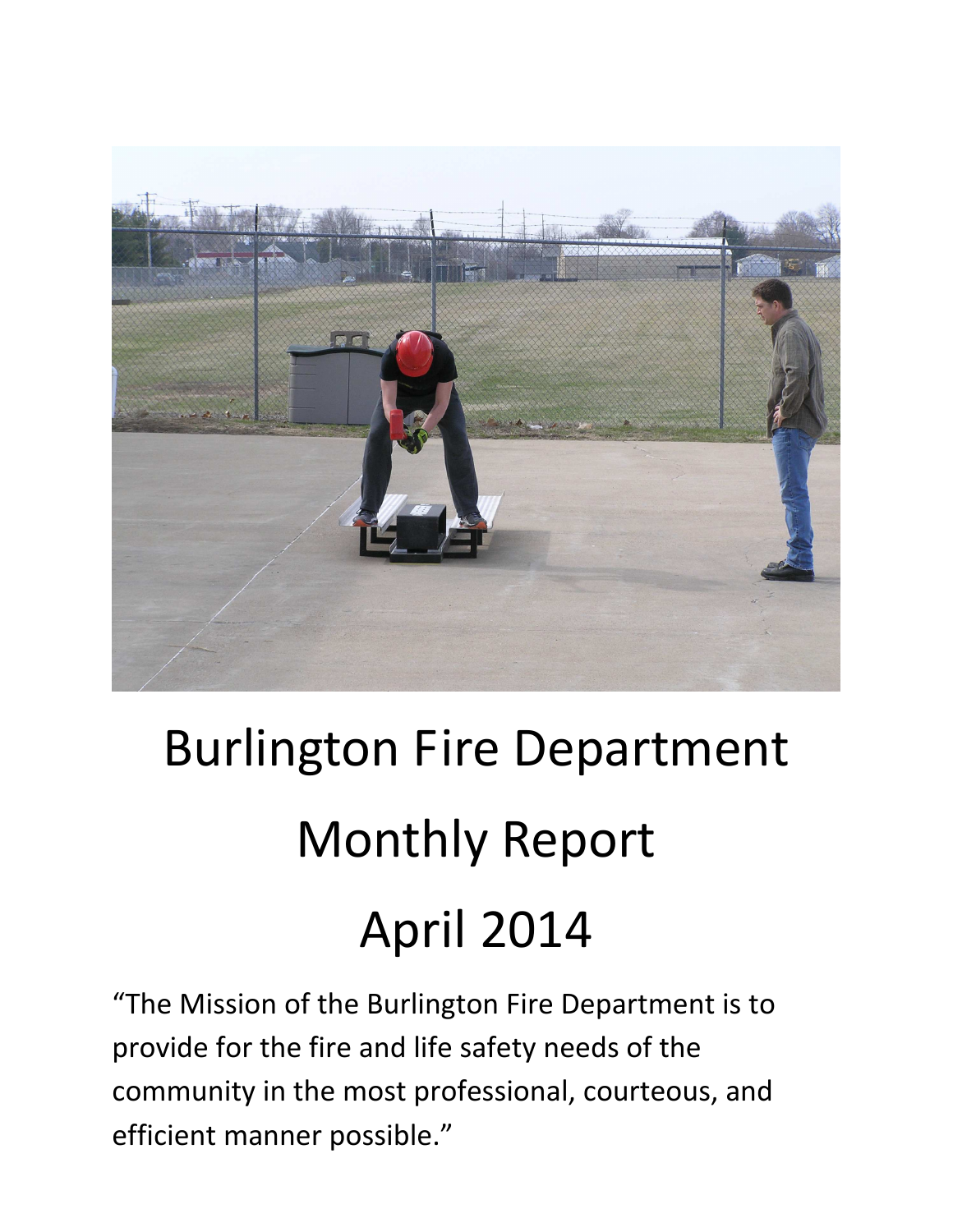### **Training**

 We completed the first 2 days of Rapid Intervention Crew (RIC) training on each shift in April. Each will receive 2 more days of training to complete the series. RIC training teaches firefighters how to take care of their own that are trapped, injured, or lost. EMS training in April included Simple Triage and Rapid Treatment (START) for adults involved in mass casualty incidents. We also covered JumpSTART which is used for triaging children.

 Our newest Firefighter/Paramedic Nate Skifstad passed his 6 month probationary firefighter test in April. His test consisted of both written exams and practical applications covering fire and EMS topics. Below is a picture of him demonstrating how to properly use the EZ IO system that allows us to make vascular access into a bone.

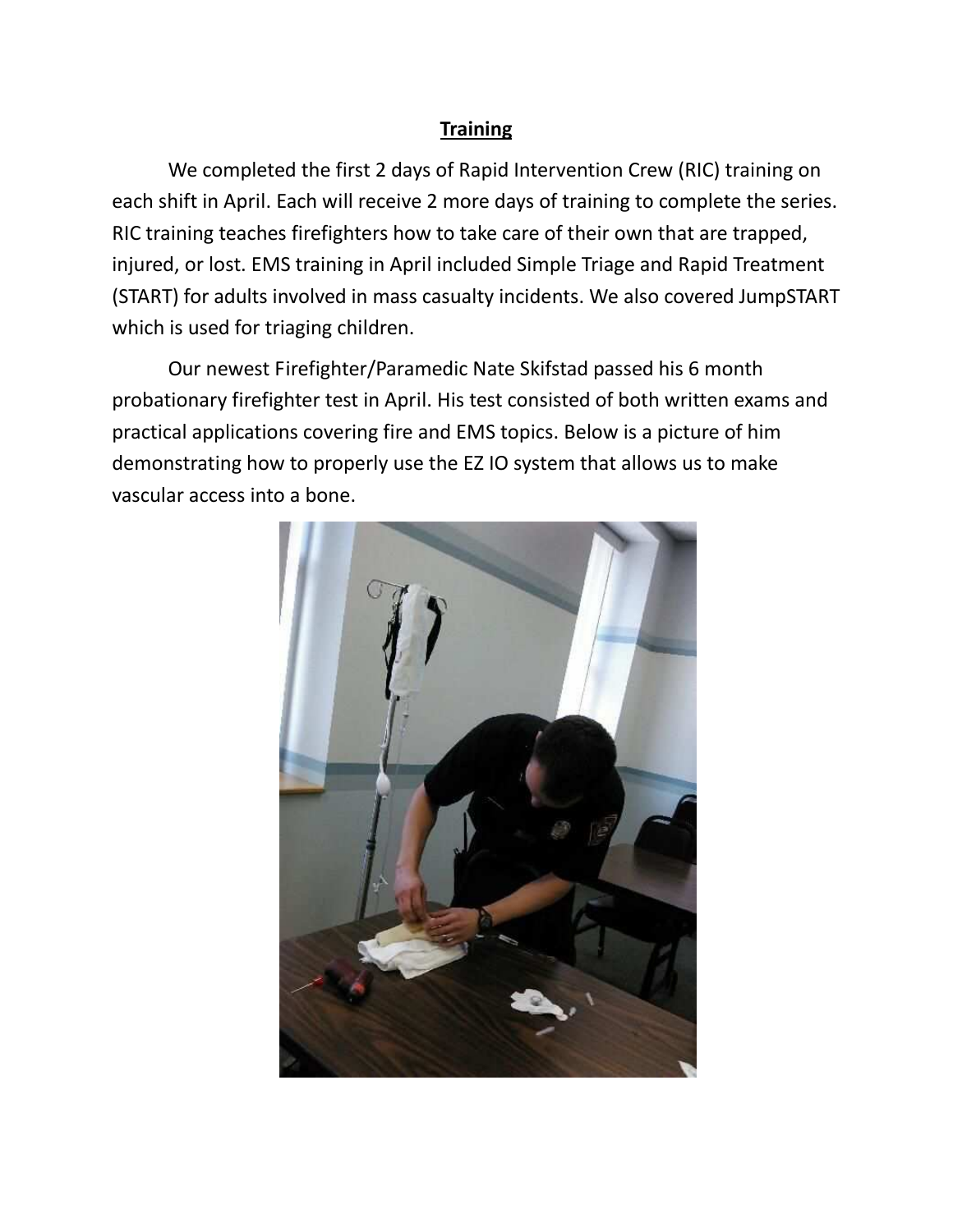#### **Operations**

In April, the Fire Department went on 341 calls. Our average response time was 6 minutes and 7 seconds for all calls. Inside the city limits of Burlington our average response time was 5 minutes and 16 seconds. This time starts from our alarm time to when units arrive on scene. We had 93 overlapping calls in April. This means on average 3 times per day we have multiple emergency calls in progress.

Recruit testing was held in April beginning with a written test. Those who passed the written test were allowed to take our Candidate Physical Ability Test (CPAT). We had a great turn out of off-duty officers and firefighters which made the physical testing run smoothly. We now have a certified list of 14 people to choose from to fill vacancies.

#### **Fire Prevention**

 Fire Marshal Crooks conducted 35 inspections in April. Included in those inspections were 21 violation rechecks  $(1<sup>st</sup>)$ , 1 violation recheck  $(2<sup>nd</sup>)$ , and 1 violation recheck  $(3<sup>rd</sup>)$ . One hundred and sixteen (116) violations of code were noted including issues related to exiting, improper electrical wiring, and improper or missing fire extinguishing equipment. Crews installed 3 smoke detectors in April.

 Fire Marshal Crooks spent a week in Las Vegas, Nevada, at the International Association of Arson Investigators (IAAI) Annual Conference. This was the Annual Training Conference of the IAAI with a focus on fire investigations. There were attendees from around the world including local, state, and federal investigators. As the President of the Iowa Chapter of the IAAI, FM Crooks was able to attend at no cost to the Department.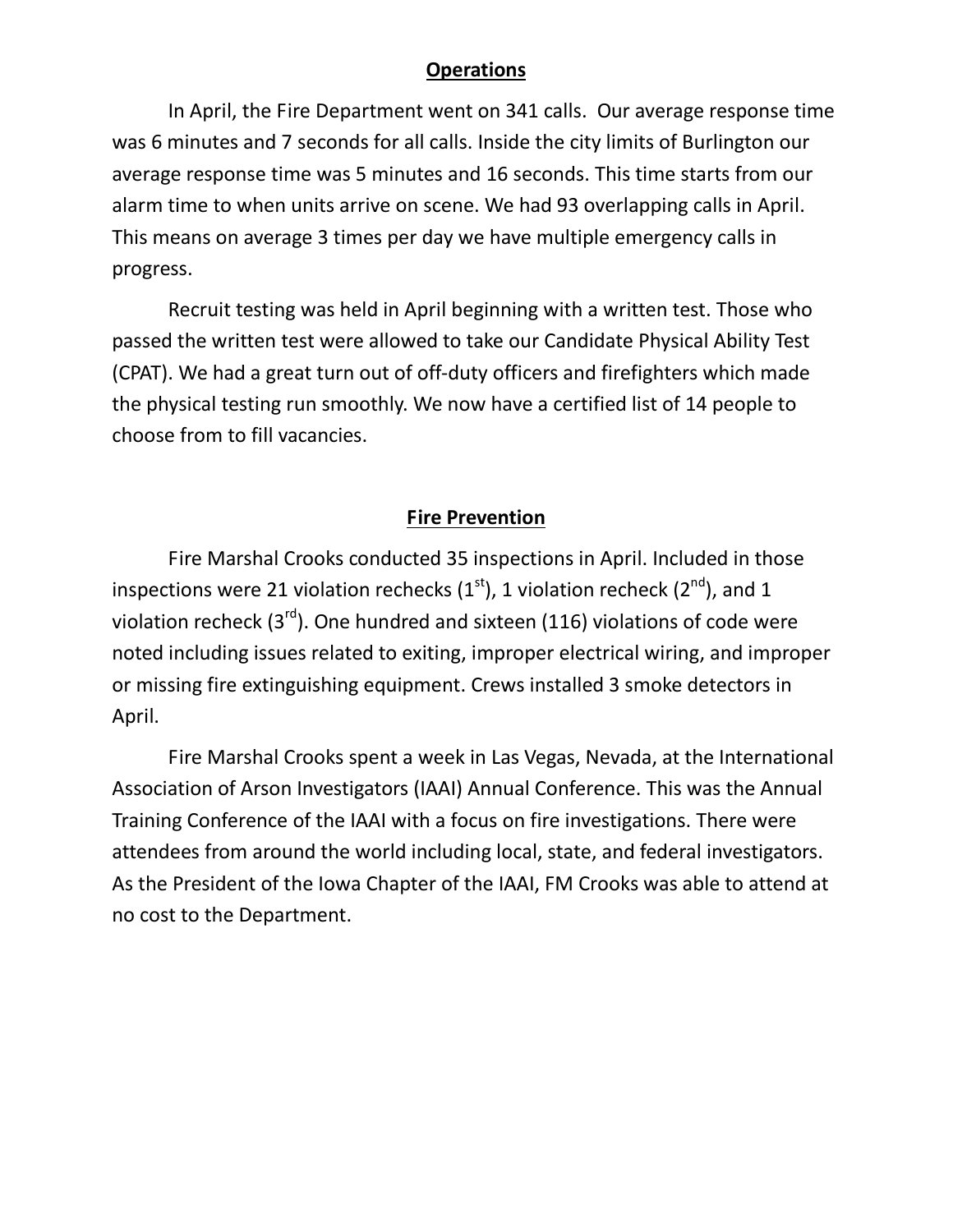## **Other Activities**

- Chief Trexel attended the Southeast Iowa Regional Airport Authority Board meeting.
- Capt. Hoschek attended the Iowa Hazmat Task Force meeting.
- Chief Trexel, Battalion Chief Morris, Capt. Whitaker, and Capt. Ryan attended the Fire Department Instructor Conference in Indianapolis, IN.
- Chief Trexel attended Joint Safety Committee meeting.
- Firefighter Imhoff attended IT Committee meeting.
- Chief Trexel attended the Iowa Professional Fire Chiefs spring conference.

Sincerely,

Matt Trexel

Fire Chief



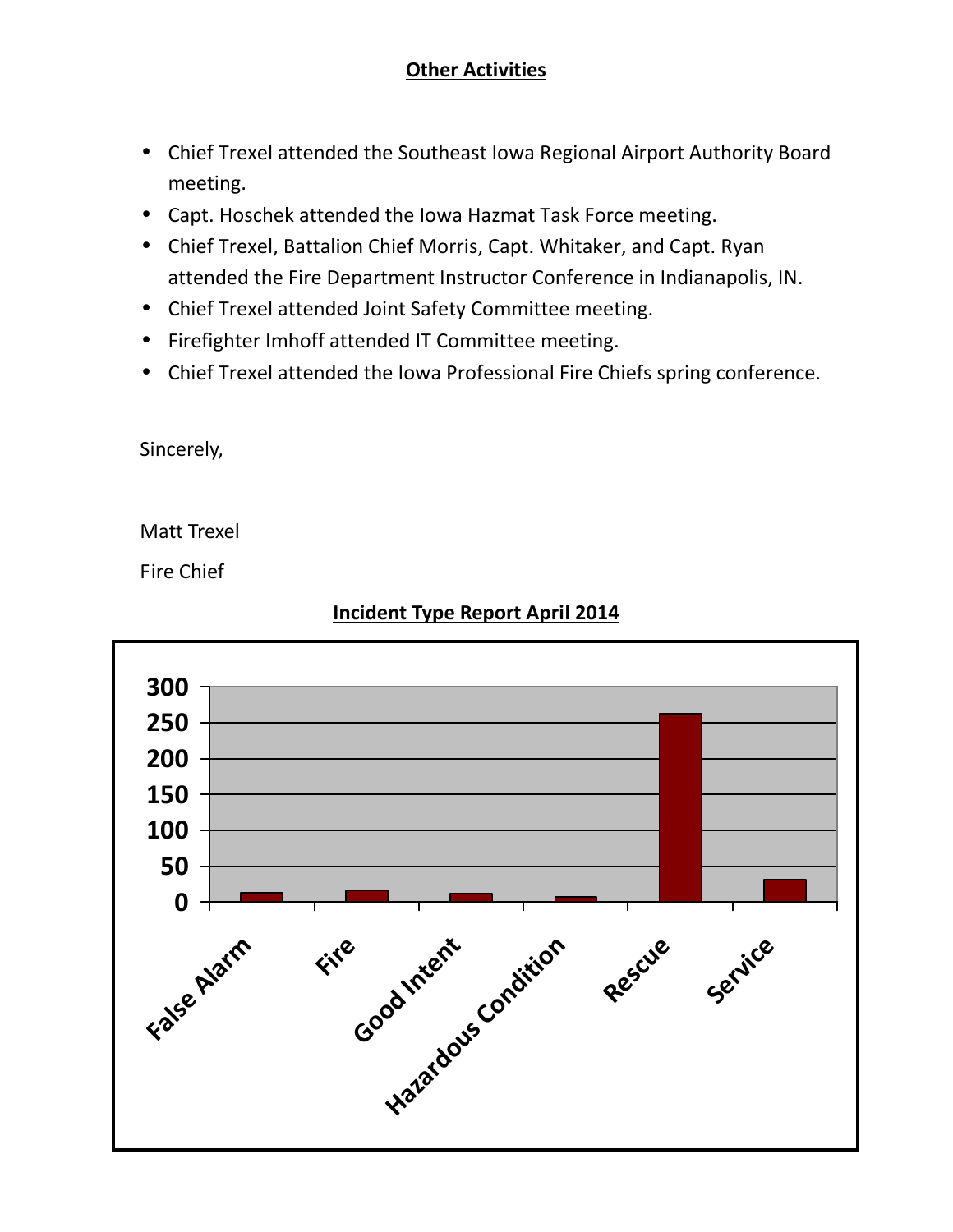

# **Responses By District April 2014**

#### **West Burlington**  $\blacksquare$  23 **Tama** 4 П **Union**  $\blacksquare$ **Flint River** 9 **Concordia** 2 **Danville**  $\blacksquare$  10 **Burlington** 273 0 50 100 150 200 250 300

## **Fire Department Training April 2014**

| <b>Administrative Summary - April</b>             |                |       |
|---------------------------------------------------|----------------|-------|
| <b>Assignments</b>                                |                |       |
| <b>Completions (April 1-30)</b>                   |                |       |
| Users with completions:                           | 41             | 100%  |
| Total completions:                                | 314            |       |
| <b>Overdue Assignments (as of April 30)</b>       |                |       |
| Users with assignment(s) that are overdue:        | 2              | 5%    |
| Total overdue assignments:                        | $\overline{2}$ |       |
| No Assignments (as of April 30)                   |                |       |
| Users with no assignments:                        | 5              | 12%   |
|                                                   |                |       |
| <b>Users</b>                                      |                |       |
| Log-ins (April 1-30)                              |                |       |
| Users who have logged in:                         | 39             | 95%   |
| <b>Credentials</b>                                |                |       |
| Users with credentials expiring next month (May): | $\mathbf{0}$   | $0\%$ |
|                                                   |                |       |